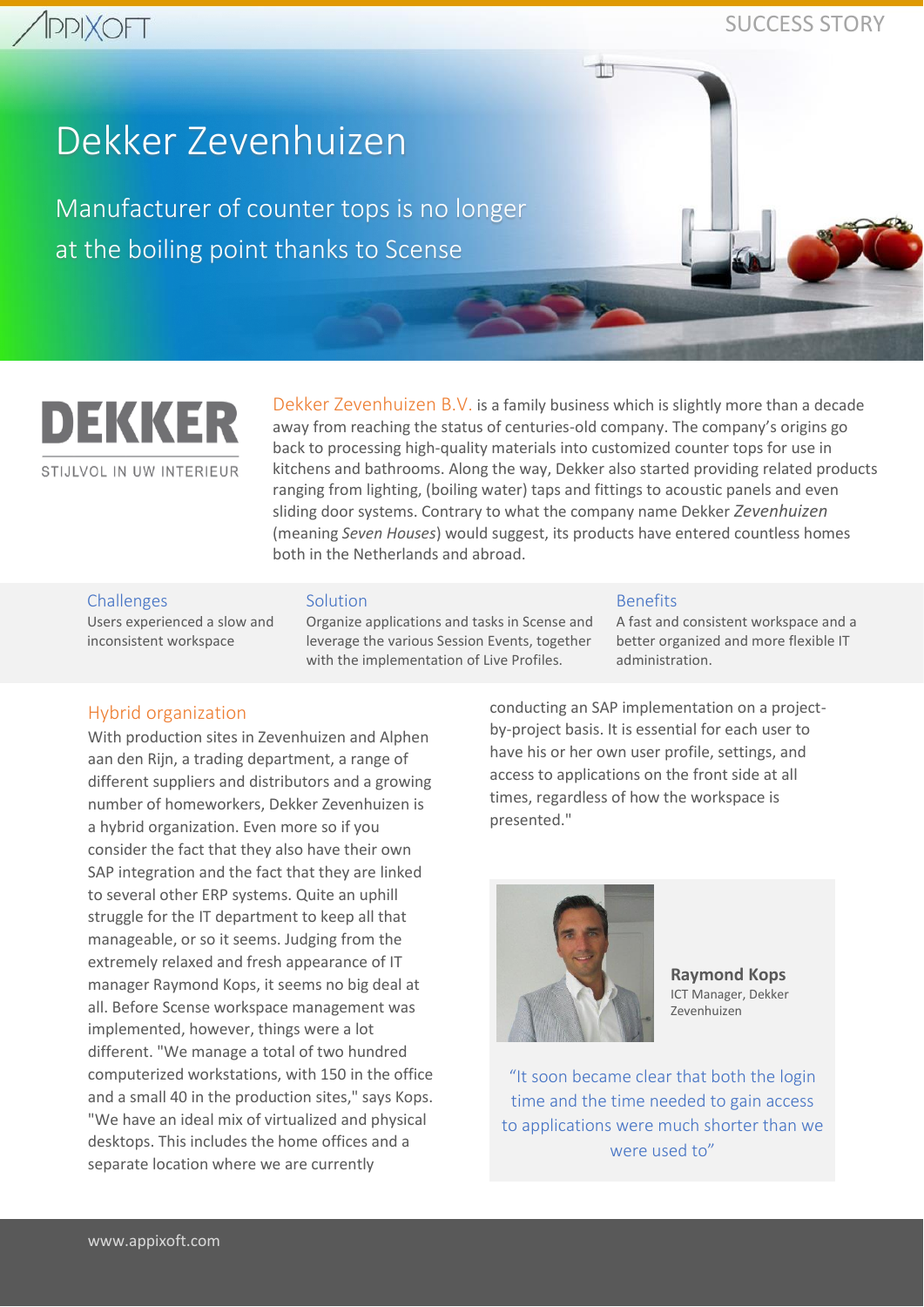

#### Application delivery and personalization

"We used to work with a competitor of Appixoft until recently. However, in distributing applications and carrying out the associated updates, this solution was nothing but a struggle. The same applies quite logically to the retraction of legacy applications and authorization management. Profile management and roaming too proceeded far from smoothly. As a result, problem solving was part of our daily business. Moreover, this particular software is quite complex by nature." Kops and his men were offered an alternative by DHS Informatisering. DHS has been advising Dekker in the field of office automation for years. They offer a broad range of hardware and software services both on premise and in the cloud. Kops explains: "With regard to workspace management software, DHS is partner of Appixoft, the supplier of Scense. They were so excited that we finally purchased a license and asked DHS to carry out the subsequent extensive inventory and implementation."

"Even if the TCO had gone up, we still would have opted for Scense"

#### Successful Proof of Concept

Before it was time to pop the cork, the Appixoft team was confronted with a Proof of Concept, accompanied by DHS, which took several days. The POC went way beyond a normal testing procedure. In addition to the technical aspects of the solution, a range of factors were taken into account including applications, the bandwidth the system will claim under both normal and exceptional conditions, the way the new software affects other systems and the extent to which the system meets the wishes and demands. "The Appixoft team was given a list of some of our applications. Step-by-step, we then showed them

what happens after logging on and asked them to show how Scense deals with each separate step. Thus, Appixoft and DHS started building a parallel working environment as it were, allowing us to make a comparison on factors such as authorizations based on group membership and whether or not a user may be granted access to certain functionality, based on his or her IPaddress."

#### Extremely fast login times

"The time it takes to create a workplace is crucial which turned out to be very fast. Moreover, it soon became clear that both the login time and the time needed to gain access to the underlying applications were much shorter than we were used to. In a number of cases, these were reduced from five minutes to less than half a minute. Meanwhile, the actual login time has even been further reduced to a mere fifteen seconds which saves a lot of time. Upon completion of the POC, after five days, the time had come to confront the end users with Scense who immediately showed great enthusiasm. As IT department we are equally enthusiastic, not least because the applications can be deployed without effort. Moreover, wherever an icon appears, the underlying application actually works. Previously, we often received error messages as the applications were not available. On top of that, personalization is done in just one click. As an IT manager, Scense allows me to adequately predict what each individual workplace will look like. DHS too deserves a compliment for the proactive way they have facilitated the POC and the way they have carried out the implementation."